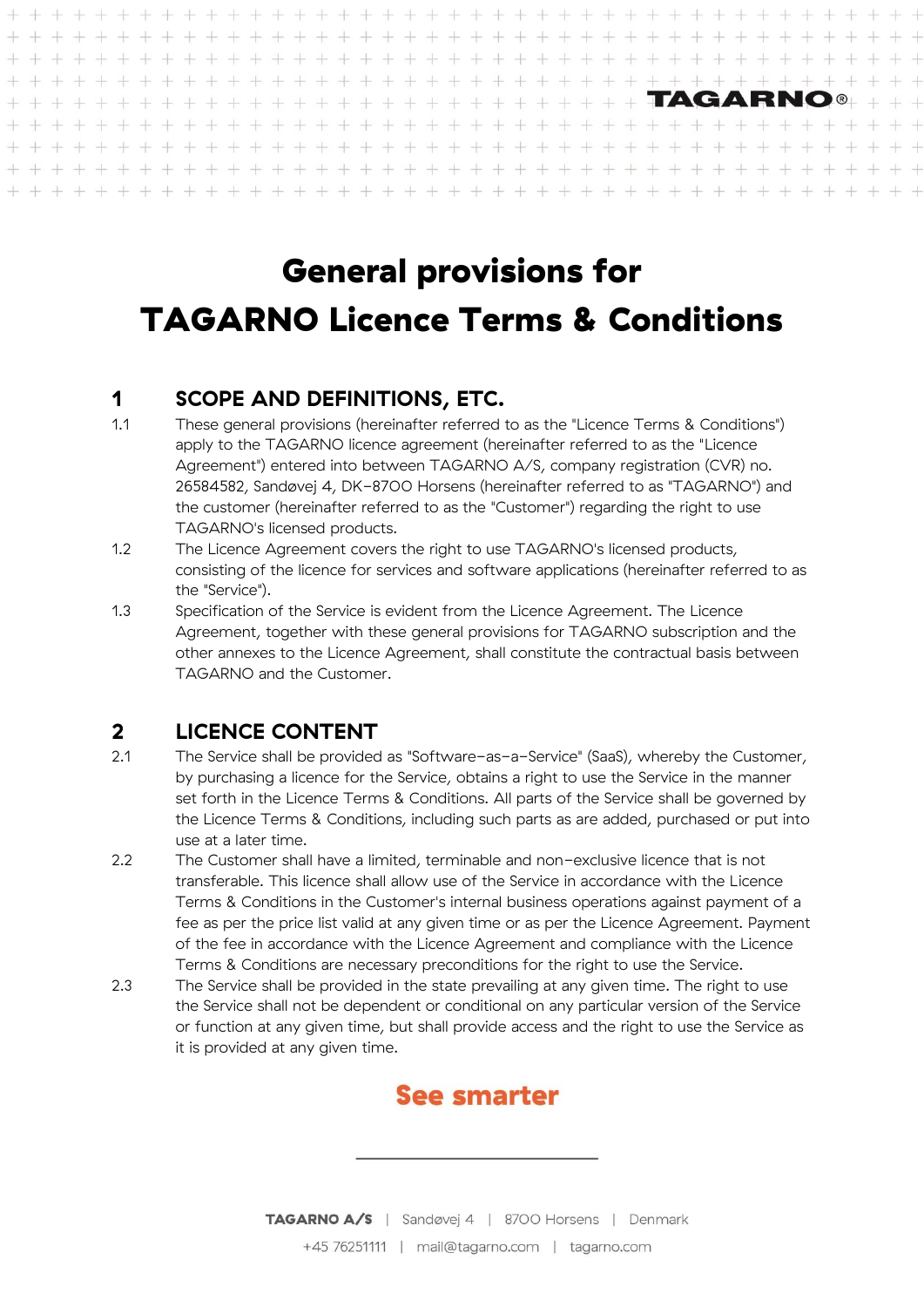- 2.4 TAGARNO reserves the right to provide the Service from another country.
- 2.5 TAGARNO has the right, without prior notice, to make improvements, additions or changes, or to remove features, as well as to correct faults or deficiencies in the Service. The Customer may not make any claim against TAGARNO in this respect. If, contrary to expectations, a change permanently removes one or more features that are an essential part of the Service, the Customer has the right to terminate the Licence Agreement with immediate effect. In this context, the Customer is entitled to a proportionate reduction in the prepaid fee for the Service.
- 2.6 The Customer may not redistribute the Service to third parties without TAGARNO's prior written consent.
- 2.7 TAGARNO reserves the right, with 90 days' notice, to change the Licence Terms & Conditions and any other terms for providing the Service.
- 2.8 TAGARNO has the right to use subcontractors to fulfil TAGARNO's obligations under the Licence Agreement.
- 2.9 The Customer shall not be entitled to transfer or otherwise make available the Service, in whole or in part, to a third party without the prior written consent of TAGARNO.

## **3 EXTENSION OF WARRANTY TO 5 YEARS**

- 3.1 Upon conclusion of the Licence Agreement in connection with the purchase of a TAGARNO microscope, the warranty for the TAGARNO microscope shall be extended to 5 years from the date of purchase. The extended 5-year warranty shall expire upon termination or expiry of the Licence Agreement.
- 3.2 TAGARNO's general warranty terms & conditions shall apply analogously to the extended warranty.

## **4 RIGHT OF USE**

- 4.1 Once the Customer has purchased a licence for the Service, the Customer shall receive a user licence entitling the Customer to use the Service during the licence period.
- 4.2 The user licence shall be issued to the Customer and may only be used by the Customer in connection with the equipment to which the user licence is linked.
- 4.3 The Customer shall acknowledge that use of the Service requires the Customer to have obtained or otherwise have access to the software, equipment and communication services required to use the Service. The software, equipment and communication services required are detailed on the TAGARNO website or will be notified by TAGARNO upon request. Use of the Service shall be subject to the Customer's acceptance of TAGARNO's logging of the Customer's usage behaviour in accordance with TAGARNO's cookie terms in force at any given time.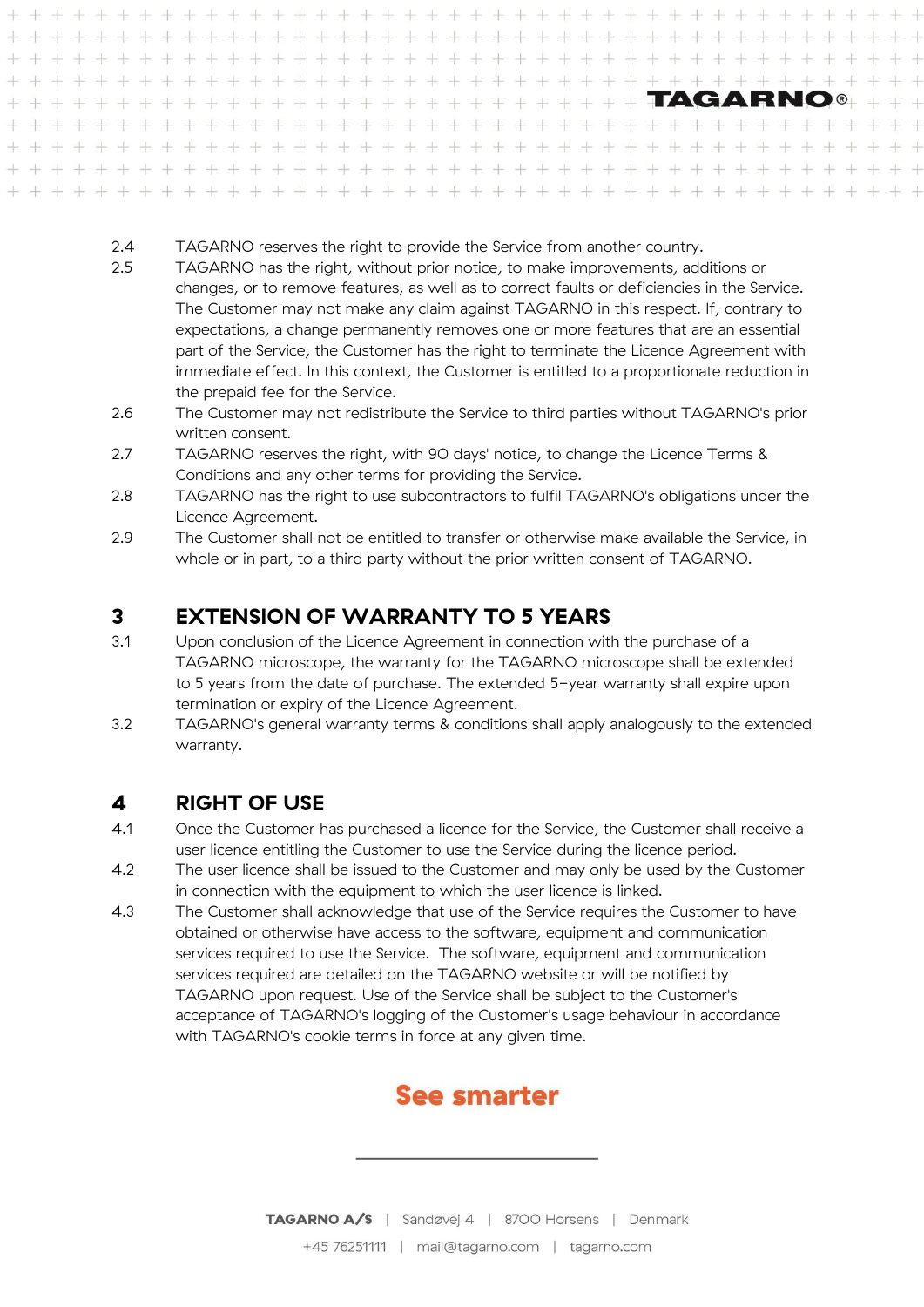#### $\perp$  $+$   $+$  $\frac{1}{2}$  $\perp$  $\perp$ ÷.  $\perp$  $\perp$  $+ + + +$  $\perp$  $+ + + + + + + +$  $+ + + + + + + + +$  $\perp$  $+ + +$  $\perp$  $+ +$  $\perp$  $\perp$  $\perp$  $\perp$  $\perp$  $\dot{+}$  $\perp$  $\perp$  $\perp$  $\perp$  $+$  $\overline{+}$  $\perp$  $+$ TAGARNO®  $\perp$  $\pm$ 4  $\perp$  $-1$  $\pm 1$  $\pm 1$  $\pm$ 土 土  $+$   $+$  $\pm$  $\perp$  $\pm 1$  $\perp$  $\perp$  $\perp$  $\perp$  $\perp$  $\perp$  $\perp$  $\pm$ 津 斗  $\frac{1}{2}$  $\frac{1}{2}$ 中  $\perp$  $\perp$  $\perp$  $\perp$  $+$   $+$  $\pm 1$  $\perp$  $\perp$  $\pm$  $\perp$  $\pm$ ட்ட  $\pm 1$  $+ +$  $\perp$  $\pm 1$  $+ + +$  $+ + + + + + + + + + +$  $\perp$  $-1$  $\pm 1.5$  $\pm 1$ .  $-1$  $-1$  $\pm 1$ **All**  $\pm$ ப -l. க ட் -la -L ale:  $\pm 1$  $-1$

## **5 ACCESS TO THE SERVICE**

5.1 TAGARNO shall make the Service available to the Customer from the time the subscription takes effect (hereinafter referred to as the "Time of Commencement"). Additional services relating to the Service may be made available at a separate time. This shall not affect the Time of Commencement.

## **6 ELECTRONIC COMMUNICATION**

- 6.1 Notices etc. received by the Customer via email to the email address specified in the Licence Agreement shall have the same legal effect with respect to, inter alia, deadlines for payment, acceptance and complaint as if they had been received by ordinary post.
- 6.2 The Customer shall be responsible for regularly checking whether messages from TAGARNO have arrived at the agreed email address.
- 6.3 The Customer shall notify TAGARNO immediately of any change of email address. If notices cannot be sent to the agreed email address, TAGARNO shall be entitled to charge a fee for resending the notice to the Customer by ordinary post.

## **7 PRICES**

- 7.1 TAGARNO shall set prices for the Service in accordance with the Licence Agreement, cf. [1.1.](#page-0-0)
- 7.2 TAGARNO may charge a licence fee and a setup fee, e.g. for the creation of an API. In addition, TAGARNO may charge fees for additional services relating to the Service.
- 7.3 Information on the prices applicable at any given time may be obtained by contacting TAGARNO.

## **8 PAYMENT**

- 8.1 Payments under the Licence Agreement shall be charged via invoice with a payment deadline.
- 8.2 TAGARNO shall send the invoice electronically to the email address specified in the Licence Agreement or, for public sector customers, via e-invoicing based on the EAN number provided by the Customer, unless otherwise agreed.
- 8.3 Setup fees and licence payments shall fall due on the date indicated in the invoice. Licence payments shall fall due for payment annually in advance.
- 8.4 In the event of late payment, TAGARNO shall be entitled to charge interest from expiry of the payment deadline until payment is made in accordance with the provisions of the Danish Interest Act. TAGARNO shall also be entitled to charge a reminder fee for sending reminder letters.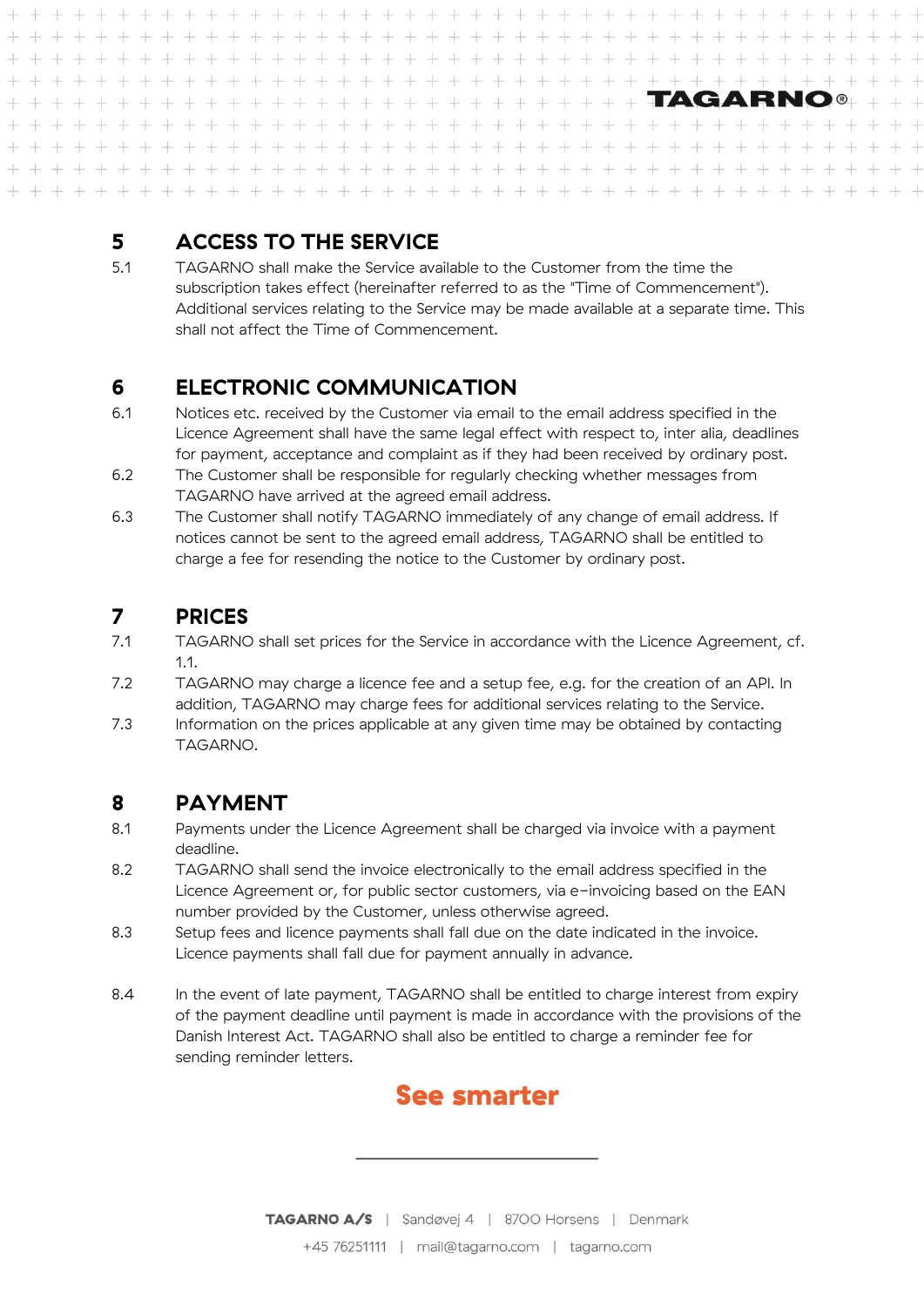$\perp$  $\perp$  $+ +$  $\frac{1}{2}$ ⊥  $\perp$  $\perp$  $\perp$ + + + + + + + + + + + + + + + + + +  $+ + + + + + + + +$  $\perp$  $+ +$  $\frac{1}{2}$  $\frac{1}{2}$  $\perp$  $\perp$  $\perp$  $\perp$  $\perp$  $\perp$  $\perp$  $\perp$  $\perp$  $\!+$  $\!+$  $\!+$  $\perp$ TAGARNO®  $\pm 1$  $\perp$  $\pm$  $\pm$  $\pm$ 4  $\pm$  $\pm 1$ 上上  $\pm$   $\pm$  $\pm$  $\pm$   $\pm$  $\perp$  $+$  $\perp$  $\pm$  $\perp$  $\perp$  $\pm 1$  $\perp$  $\perp$  $\perp$  $\perp$  $-1$  $\perp$  $\perp$  $\perp$  $\pm$ 津  $\rightarrow$  $\frac{1}{2}$ 中  $\perp$ ÷L. el.  $\perp$  $\perp$  $\pm$  $+$   $+$  $\frac{1}{2}$  $\perp$ 土  $+ +$  $\perp$  $\pm 1$ - E  $+ + + + + + + + + + + + + +$ alle alle  $\pm 1.5$  $-1$  $-1$  $\pm 1$  $\pm$  $-1$ -l. க  $\pm 1$ The Cole 

## **9 CUSTOMER'S DEFAULT**

- 9.1 In the event of a material breach by the Customer of its obligations under the Licence Agreement, TAGARNO shall be entitled to suspend the Service and terminate the Licence Agreement.
- 9.2 Among other things, the following shall be considered material breaches:
	- A. The establishment fee is not paid on time.
	- B. The licence fee and other payments are not paid after TAGARNO has sent a reminder.

C. The Customer provides incorrect information or fails to notify a change of postal address or email address, or the Customer's circumstances prevent TAGARNO from sending invoices and other communications to the Customer. D. Unauthorised transfer of the Service.

## **10 AVAILABILITY AND TROUBLESHOOTING**

- 10.1 The service shall normally be available online 24 hours a day, seven days a week. TAGARNO (as well as external suppliers) shall have the right to take measures that may affect the above availability if TAGARNO deems such necessary for technical, service, operational or security reasons. Planned outages due to system maintenance shall be notified to the Customer in advance whenever possible.
- 10.2 The Customer has been made aware that downtime may occur. In the event of a breakdown, TAGARNO will remedy the situation within a reasonable time.
- 10.3 If the Customer reports a fault and it turns out that there is not a fault in the Service, or that the fault lies in the Customer's own equipment or installations, the Customer shall be obliged to cover TAGARNO's costs for troubleshooting.

## **11 LIABILITY**

11.1 TAGARNO shall be liable in accordance with the general rules of Danish law on torts for losses resulting from acts or omissions caused by TAGARNO or anyone for whom TAGARNO is responsible, subject to the limitations set out below:

> A. TAGARNO shall not be liable for any loss arising from interruptions, disruptions or changes due to faults in the telecommunications network, failed or inadequate delivery by TAGARNO's subcontractors or partners, or faults in the Service. B. TAGARNO shall not be liable for indirect losses, including lost profits, production losses, losses resulting from it not being possible to use the Service as intended, losses resulting from the loss or breach of an agreement with a third party and the like.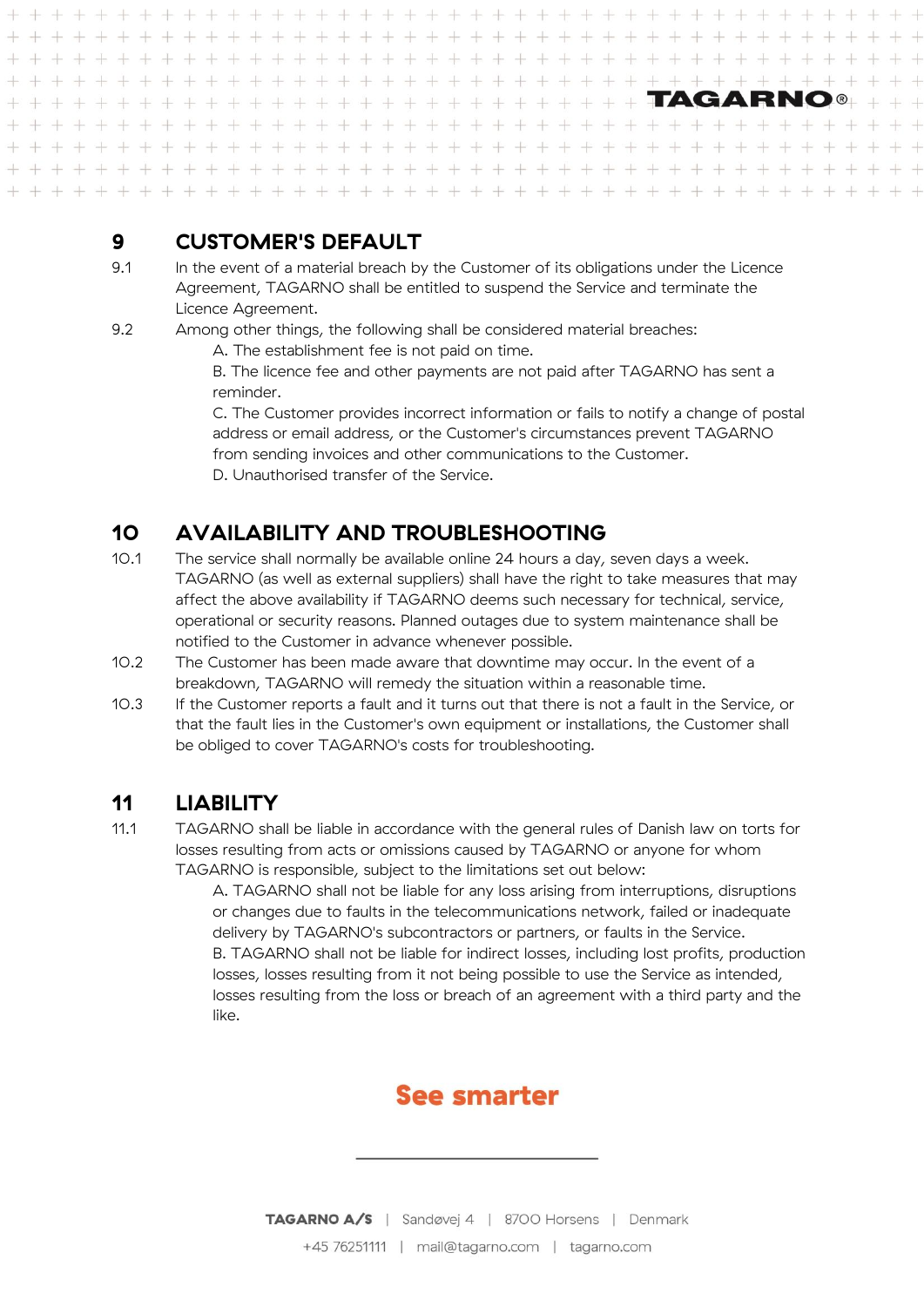C. TAGARNO shall not be liable for any loss suffered by the Customer as a result of any failure caused by a communication fault or fault of the Service.

D. TAGARNO shall not be liable for any loss resulting from unauthorised parties' accessing the Customer's data and/or systems.

E. TAGARNO's liability shall not exceed the amount received by TAGARNO from the Customer in licence fees during the preceding calendar year.

#### **12 SUPPORT**

- 12.1 TAGARNO is constantly developing the Service so that Customers can have access to the best possible software.
- 12.2 The licence ensures that the Customer has access to the latest versions of the software and the right to receive support.
- 12.3 The agreement entitles the Customer to administrative support in the event of problems with the Service.
- 12.4 TAGARNO shall provide online product support as well as support via email. Support questions should be emailed to [support@tagarno.com](mailto:support@tagarno.com) and will generally be answered by the end of the next working day.
- 12.5 During periods of annual leave, TAGARNO reserves the right to close down the support.
- 12.6 The support team provides assistance with administration problems with the Service provided by TAGARNO.
- 12.7 Support is provided to the SPOC (single point of contact) designated by the Customer.
- 12.8 TAGARNO shall provide instruction and/or training to the User to the extent covered by the Licence Agreement. TAGARNO shall not be obliged to remedy faults caused by a third-party product/service connected to the Service, or to remedy faults caused by faults in the Customer's technical equipment, or faults caused by third-party software. Furthermore, TAGARNO shall not be obliged to remedy faults in the network, operating system or other software provided by a third party.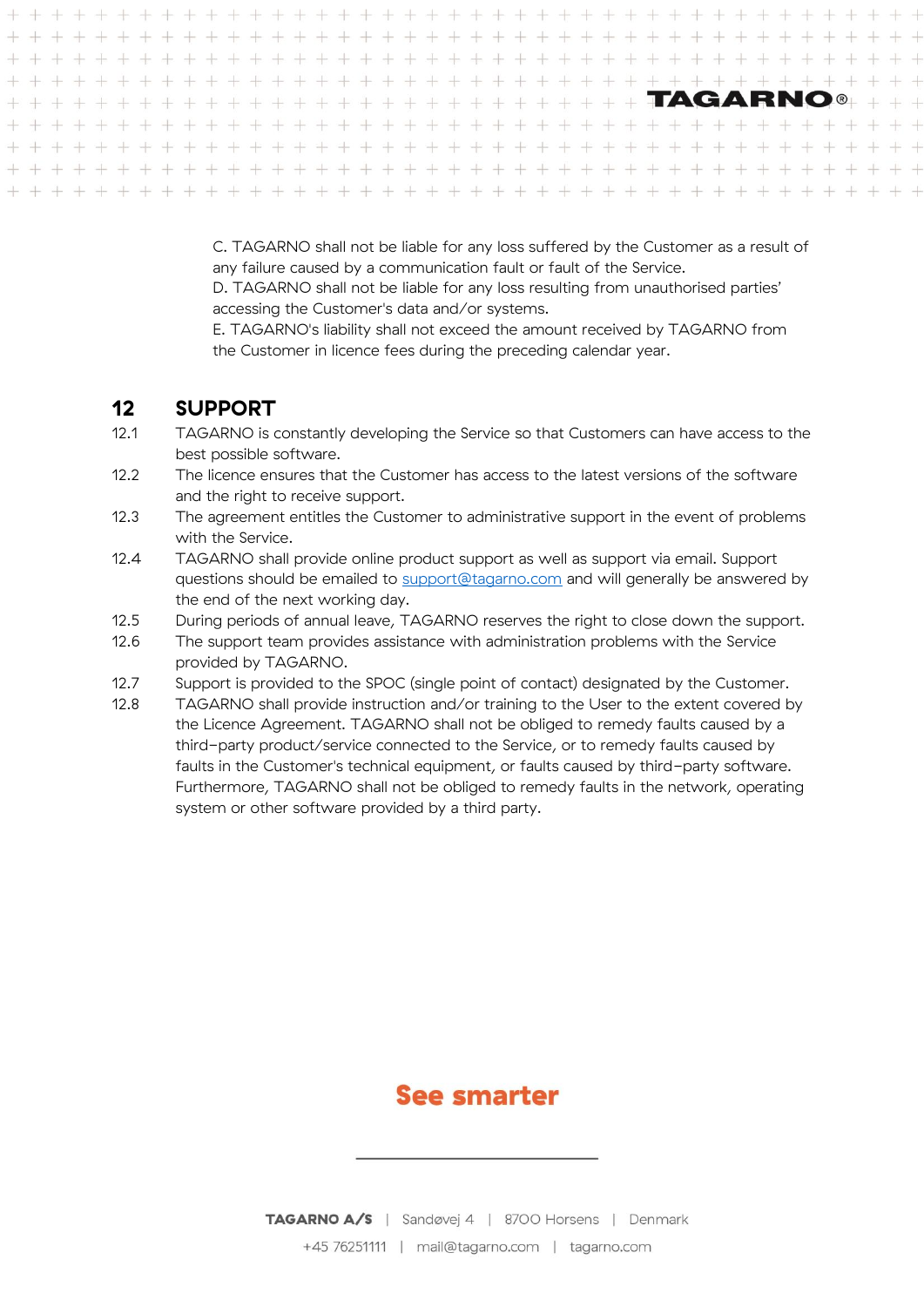$\perp$  $\perp$  $+$   $+$  $\perp$  $\perp$ + + + + + + + + + + + + + + + + + +  $+ + + + + + + + + +$  $\perp$  $\frac{1}{2}$  $\perp$  $\perp$  $\perp$  $\perp$  $\perp$  $\perp$  $+ +$  $\frac{1}{2}$  $\pm 1$  $\perp$  $\perp$  $\perp$  $\perp$  $\perp$  $\perp$  $\perp$  $\perp$  $+$  $\ddot{+}$  $\!+$ TAGARNO®  $+ + + + + + +$  $-1$   $-1$  $\pm$  $\perp$  $\perp$  $\pm$  $\pm 1$  $\pm$ 斗  $\perp$  $\perp$  $\pm$   $\pm$  $\pm 1$  $\sim1$  $\perp$  $\perp$  $\pm$  $\pm 1$  $\rightarrow$  $\perp$ + + 中  $\perp$  $\perp$  $\perp$  $\perp$  $\perp$  $\approx$ di.  $\pm 1$  $\perp$ 业  $\sim1$ 津  $+$   $+$  $\perp$  $\pm$  $\perp$  $+ +$  $\pm$ 重量单  $\pm$  $\pm$  $\perp$  $\pm 1$ - The  $-\mathbb{E}$  $\pm 1$  ,  $\pm 1$  ,  $\pm 1$  . + + + + + + + + + + + + + +  $-1$  $-1$ start of the  $\pm 1$ -áL -1L -l  $-1$ -L  $\sim 1$  $-1$ alles and 

## **13 INTELLECTUAL PROPERTY RIGHTS**

- 13.1 TAGARNO shall be the exclusive owner of all intellectual property rights (hereinafter referred to as "IPR") attributable to the Service. IPR includes, but is not limited to, copyright, patents, trademarks, trade names, designs and product designs, as well as source codes, databases, business plans and know-how, whether registered or not. Any documentation, including manuals, user guides or other written material, electronic or non-electronic, as well as descriptions of how the Service is set up and used, is considered part of the Service and therefore subject to the same restrictions. All copyrights, trademarks, registered trademarks, product names, trade names or logos displayed on or in connection with the Service are the property of their respective owners.
- 13.2 TAGARNO does not claim any intellectual property rights, or ownership of any kind, over any data owned by the Customer and transmitted to or through the Service.
- 13.3 If TAGARNO provides products under licence from a supplier other than TAGARNO, the licence terms & conditions of the other supplier shall prevail over these Licence Terms & Conditions.
- 13.4 The Service may be integrated with third-party applications, websites and services ("Third-Party Applications") in order to make the content, products and/or services available to the User. These third-party applications may have their own terms & conditions of use, and use of these third-party applications shall be governed by and subject to such terms & conditions. TAGARNO shall not be responsible for these and is therefore not liable for actions, processes and functions of, or content relating to, such Third-Party Applications, or for the transactions that the User may enter into with the provider of such Third-Party Applications.

## **14 FORCE MAJEURE**

14.1 TAGARNO shall not be obliged to provide compensation, cf. point 11, if the nondelivery, interruption etc. is due to circumstances beyond TAGARNO's control, including, but not limited to, lightning strike, power failure, floods, fire, war, epidemic, pandemic, strike and lockout, including strike and lockout involving TAGARNO's own employees and any subcontractors.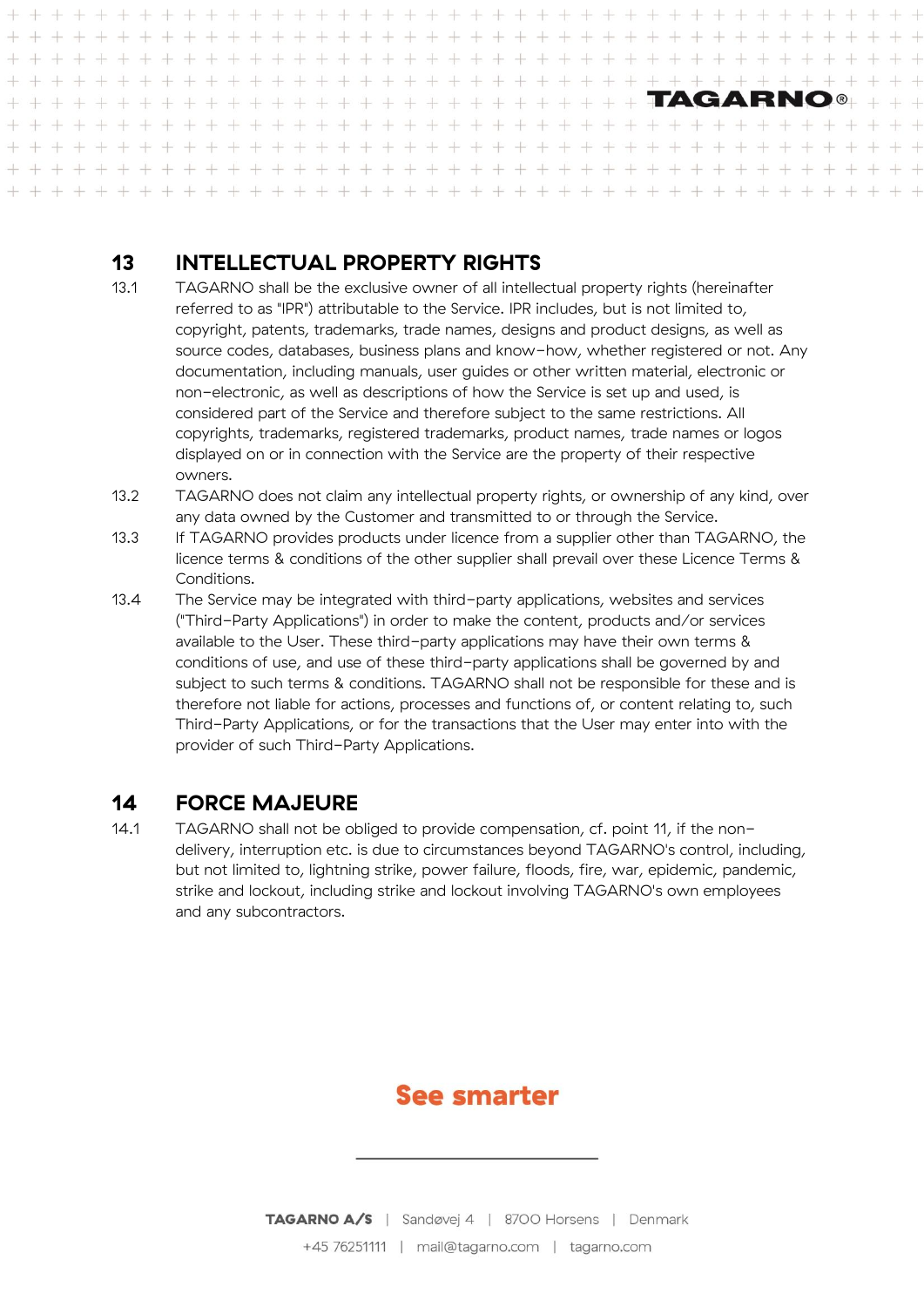#### $\perp$ 上 ÷. ⊥  $\frac{1}{2}$  $\pm$  $+ + +$  $\perp$  $+$  $\bot$  $+ + + + + +$  $\perp$  $+ + +$  $\perp$  $+ +$  $\perp$  $+$  $+$  $\perp$  $\frac{1}{2}$  $\perp$  $\frac{1}{2}$  $\perp$  $\perp$  $\perp$  $\perp$  $\perp$  $\perp$  $\perp$  $+$  $^{+}$  $\perp$  $\perp$ TAGARNO®  $\approx 1^{\circ}$  $\perp$ 4  $\pm 1$ 丰  $\pm 1$  $\pm$ 津 土  $\pm 1$  $\perp$  $\perp$  $\perp$  $\pm 1$  $\perp$  $\perp$  $\perp$  $\perp$  $\perp$  $\pm1$  $\perp$ 斗 ale  $\pm$  $\rightarrow$  $\perp$ 丰  $\perp$  $\perp$  $\perp$  $\pm$  $+ + + + + + + + + + + + +$  $+$   $+$  $\perp$  $\perp$  $\perp$  $+1$  $-1$  $\pm$  $\perp$  $\pm$  $\perp$  $\pm$  $\pm 1$  $+$  $\perp$  $-1$ 4  $+ + +$  $\frac{1}{2}$  $\perp$  $\frac{1}{2} \left( \begin{array}{ccc} 1 & 0 & 0 \\ 0 & 1 & 0 \\ 0 & 0 & 0 \end{array} \right) = \frac{1}{2} \left( \begin{array}{ccc} 1 & 0 & 0 \\ 0 & 1 & 0 \\ 0 & 0 & 0 \\ 0 & 0 & 0 \end{array} \right)$  $+ + + +$  $-1$  $\pm 1$  $\perp$ alla  $\pm 1$  $\pm$ -l ப  $-1$  $\pm 1$  $-1$

## **15 AGREEMENT PERIOD AND TERMINATION**

- 15.1 The subscription shall be valid from the Time of Commencement. The Licence Period is specified in the Licence Agreement. If the Licence Period is not specified in the Licence Agreement, the subscription shall be valid for twelve (12) months, after which the period shall be automatically renewed for twelve (12) months at a time, unless the Licence Agreement is terminated in writing by one of the parties at least ninety (90) days before expiry of the licence period in question.
- 15.2 Termination of the Licence Agreement, in its entirety or in part, must be effected by emailing mail@tagarno.com. Any prepaid fees shall not be refunded. It is the Customer's responsibility to store the electronic receipt for the agreement termination, which is always sent to the Customer via email.
- 15.3 Upon termination of the Licence Agreement, the Customer's access to the Services will be blocked after the last active licence day.

## **16 CHANGES IN TERMS & CONDITIONS AND PRICES**

- 16.1 TAGARNO may modify these terms & conditions, licence terms & conditions specific to additional services, features, applications, facilities and separate additional terms & conditions, as well as licence payments etc., as set forth in 7, with at least one month's notice.
- 16.2 Price increases may be implemented i.a. as a result of TAGARNO's increased costs or need for increased profitability and earnings.
- 16.3 The changes shall be notified to the Customer in writing, possibly together with an invoice or as text on the payment statement from the Customer's bank or Nets A/S.

## **17 INDEX ADJUSTMENT**

- 17.1 TAGARNO reserves the right to adjust the price for services under the Licence Agreement once a year on 1 January with the increases in the net price index, cf. Executive Order No. 76 of 3 February 1999 on the calculation of a net price index, as amended, based on the published index for the last month of October compared to the month of October of the previous year, but at least by 2.5 per cent and rounded up to the nearest whole krone. In addition, TAGARNO may change the prices at any time as provided for in 16.
- 17.2 If the consumer price index ceases to be calculated, TAGARNO may adjust the prices in accordance with developments in another analogous official index measuring the same price development.